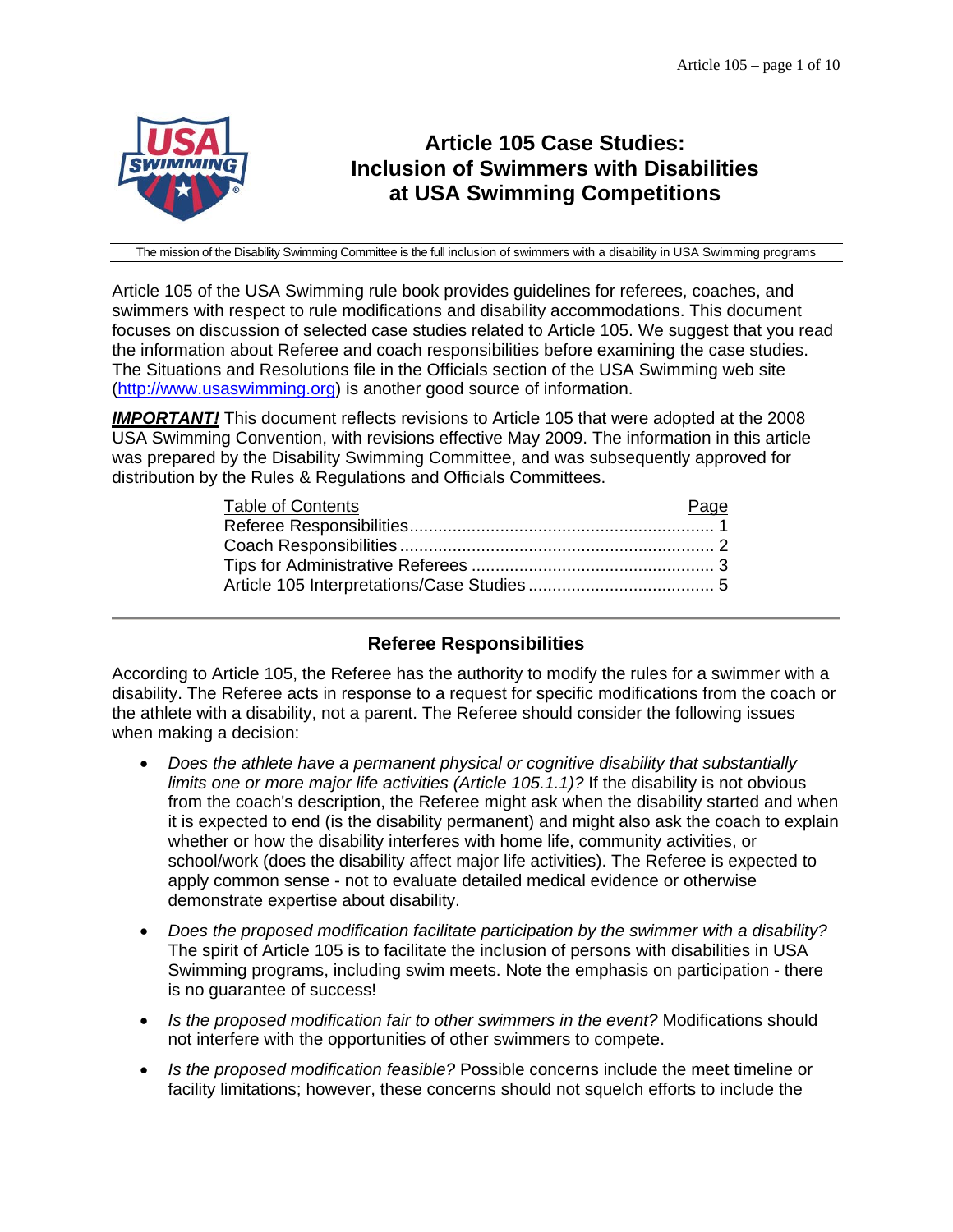swimmer with a disability. Instead the Referee and coach should collaborate to determine an appropriate method of inclusion.

The standard of determination for Referee decisions is common sense. Per Article 102.13.8, the Referee's decision shall affect only the current meet and shall not set precedent for modifications at other competitions. There is no appeal to the LSC or to USA Swimming headquarters.

### **Coach Responsibilities**

The coach (or the athlete with a disability) has two responsibilities. First, the coach should contact the Meet Director to request disability accommodations, if any, that are needed at the swimming meet facility. Examples could include preferred parking, wheelchair seating, use of a service animal, additional strobe light, etc. It is courteous to make this request at the time entries are submitted, giving plenty of notice to the Meet Director.

Second, the coach should speak with the Meet Referee before the competition to provide a concise description of the athlete's disability and to request appropriate rule modifications or disability accommodations (including personal assistants) related to the actual competition. Examples of possible modifications are provided in Article 105. The cases that follow in this document provide further examples. USA Swimming believes that coaches (not parents) are in the best position to make such requests because they have observed the athlete regularly during practice and understand ways in which the disability does or does not affect the athlete's ability to comply with swimming rules. In addition, coaches understand the need to be fair to other swimmers, as well as the time constraints associated with swim meets.

#### *Additional Hints for Coaches*

Coaches play a key role relative to the inclusion of swimmers with a disability in USA Swimming meets. The coach typically is in the best position to judge an athlete's readiness to compete in a particular event/meet and to advocate for the inclusion of the athlete. The coach can help to facilitate inclusion by anticipating need for information by meet workers and officials, as well as proposing strategies for inclusion that do not have an adverse effect on the meet timeline.

#### *Entering the Meet*

Coaches should become familiar with their LSC's policies regarding swimmers with a disability and follow the appropriate entry procedures. Normally this will involve alerting the Meet Entry Chairperson that the athlete with a disability needs special consideration regarding the seeding of certain events. Final decisions about where the athlete will be seeded are made by the Meet Referee. Normally the Referee will make such decisions in conjunction with the coach, athlete, and Administrative Referee. Coaches and athletes should be prepared to indicate their preferred options for seeding (i.e., swim the race within a different event, swim the event with a different age group, etc.). Communicate requests to the Meet Entry Chairperson and Administrative Referee. For example:

- Please seed John Doe in an outside lane so that he can use the pool lift for entry/exit.
- Please seed Jane Doe next to the warm-up lane so that she can slide quickly in and out of her racing lane.
- Please seed Jason Doe in lanes 3-6 so that he can see the strobe light more easily (Jason is deaf).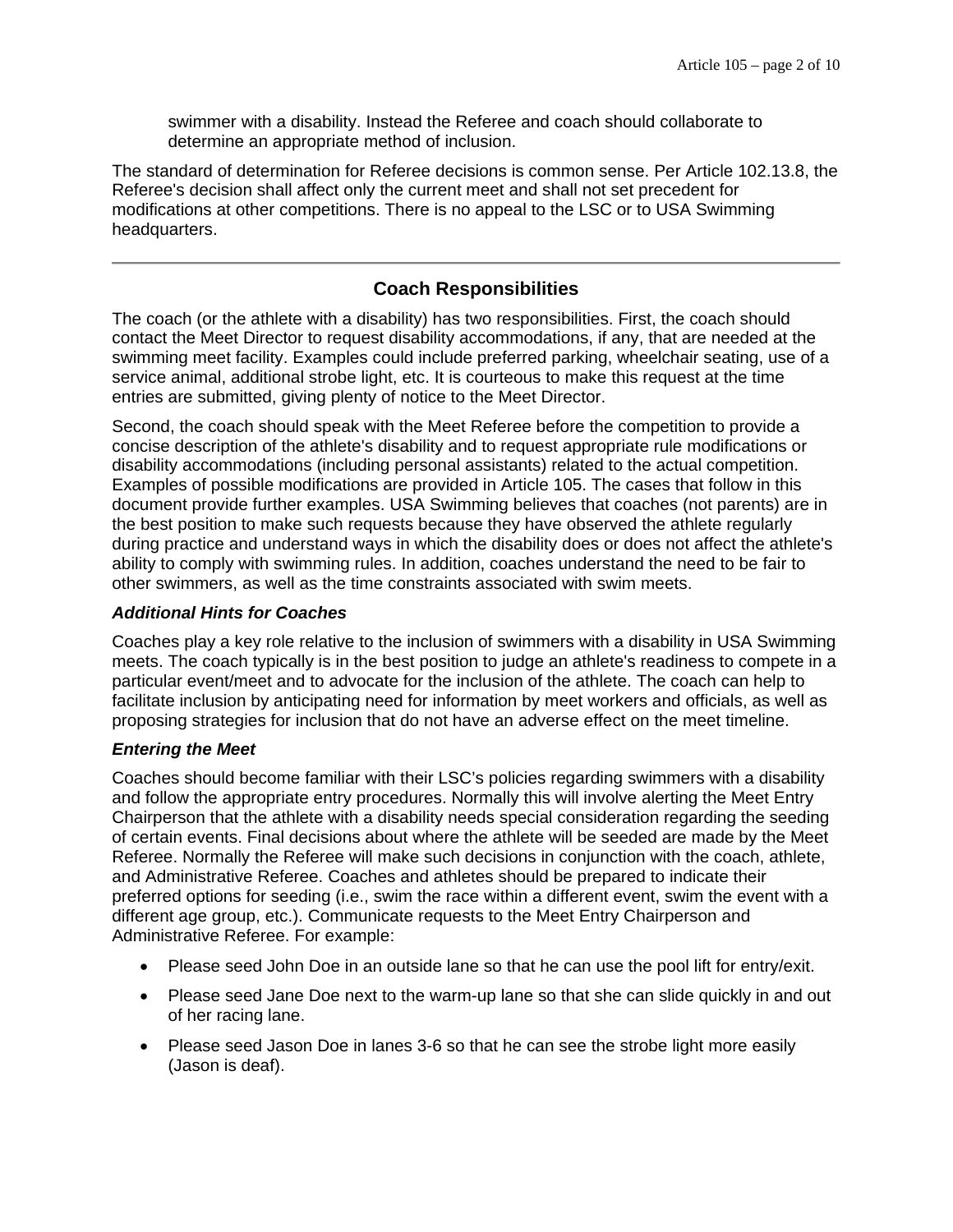- Please have Jennifer Doe swim the 200m freestyle in the same event where other swimmers in her age group are swimming the 400m freestyle (her 200m time is comparable to typical 400m times).
- Please have Jerome Doe (age 12) swim the 200m IM with the 10 & under 200m IM event (his 200m IM time is comparable to times from the 10 & under swimmers).

If swimmers do not satisfy the time standard, but are otherwise qualified, and the LSC has no stated policy regarding exceptions to time standards for swimmers with a disability, the coach should contact the Meet Referee and advocate for the swimmer's inclusion.

#### *Before the Meet Starts*

- Talk to the Meet Entry Chairperson. Ask if there are any questions about your team's entries.
- Talk to the Meet Referee. Explain your requests for accommodations or modifications. Negotiate win-win solutions. Offer to be helpful. For example, in long course meets, ask if the Referee wants you to provide extra timers for timing a swimmer with a disability who is completing a 50m distance during a 100m event.
- Check the heat sheets to see if your entries might cause problems to other swimmers. If a heat includes only one swimmer without a disability, bring the situation to the attention of the Meet Referee so that heats can be rearranged to provide more competition for the swimmer without a disability. This will usually occur only in the first heat of a typical meet (slow-to-fast seeding), or in the last heat when fast-to-slow seeding is employed.

#### *During the Meet*

- Remind the Referee about accommodations/modifications before the heat begins. Sometimes the Referee will annotate his/her copy of the heat sheet for all of the athlete's events, and this will only need to be done once. But sometimes they don't have all the heat sheets early in the meet, so reminders prior to each event will be helpful. It doesn't hurt to get the Referee's attention before each event.
- The Referee should inform the timers the distance the swimmer will be completing if it is different from other swimmers in the heat, but it is certainly appropriate for you or the swimmer to remind the timers just before the race.
- Remember that the goal is to get the competition the swimmer needs with the least, or no, impact upon the length of the meet.

# **Tips for Administrative Referees**

The most common way in which the Administrative Referee facilitates the inclusion of swimmers with a disability is special seeding. There are no hard and fast rules about how to accomplish special seeding. Just use common sense to match the accommodation to the situation. The goal is to provide opportunity, fairness, and challenge for all swimmers.

#### *Examples of special seeding include*:

- Swimming out-of-event (e.g., swimming a 100m freestyle during the 200m freestyle).
- Swimming out-of-age group (e.g., swimming a race with a younger age group).
- Swimming in an outside lane because of need to be close to a pool lift.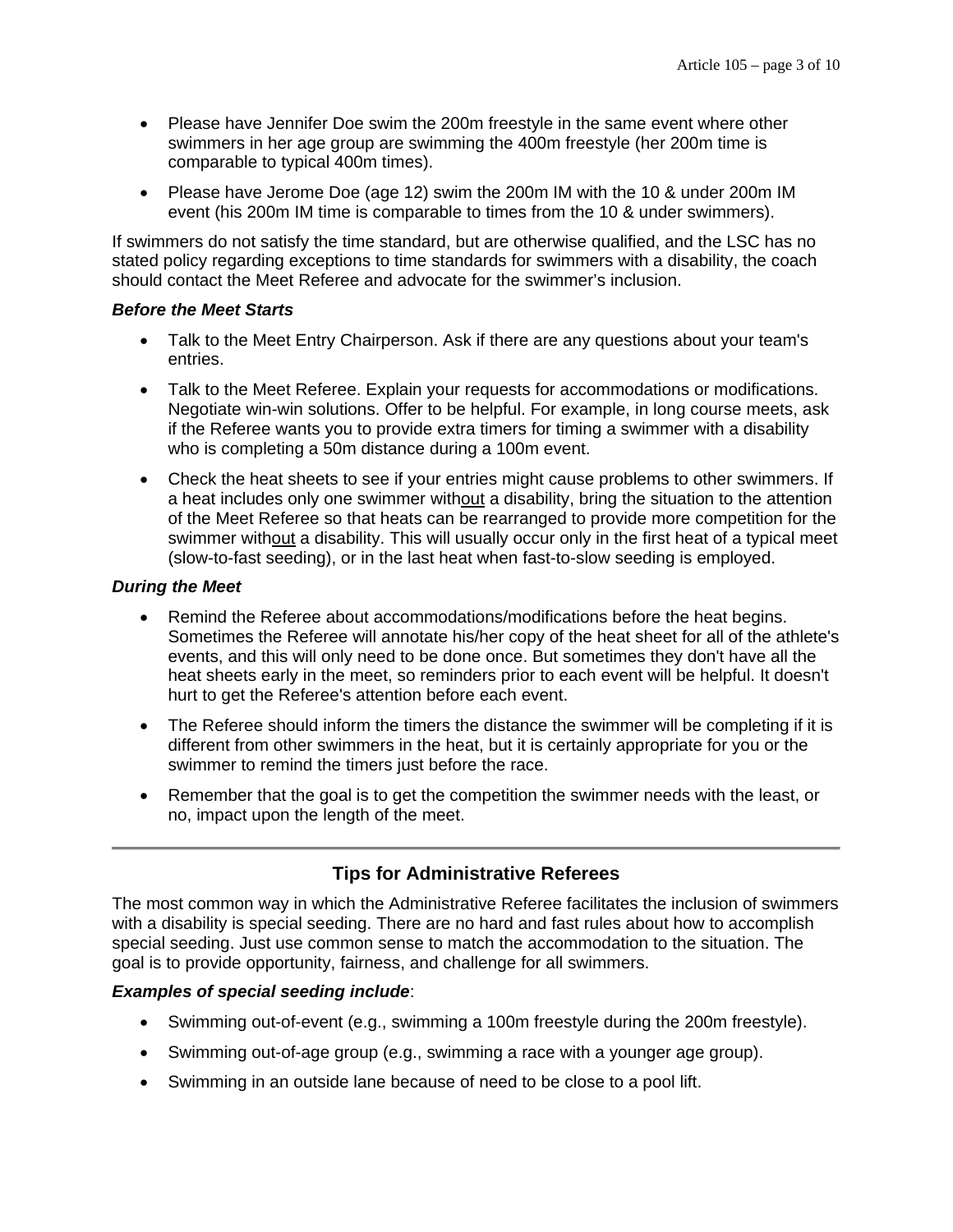- Swimming in a lane where a deaf swimmer can best see the strobe light.
- Swimming an event such as the 150m IM (Paralympic event) that is not one of the meet events (This could be accommodated as an exhibition or time trial swim, or the swimmer might be accommodated within a 200m IM event. Also, the swimmer in a 150m IM might start at the opposite end of the pool so as to finish the race with others in the heat.)

*If the athlete needs special lane consideration*, but otherwise can be seeded within his/her event appropriately, simply adjust that particular heat keeping the seeding integrity intact as much as possible.

*Out-of-event* (with another distance) and *out-of-age group* (with another age group) swims should be seeded last in the first/slowest heat, separated by an empty lane, even if the swimmer's time is faster than the others in the event (analogous to non-conforming times in a national championship meet).

**Psych sheets** should list the athlete within the entered event, not the event in which the athlete will actually swim. For example, if an 11-12 year-old athlete is swimming the 100m freestyle in conjunction with the 10 & under 200m freestyle, that athlete should be listed on the psych sheet as entered in the 11-12 100m freestyle, not with the 10 & under 200m freestyle. If the event that the athlete will be swimming is not one of the meet events, then the event should be added as an exhibition event in the database.

*Meet results* should be adjusted to reflect the actual distance completed. For example, if the athlete swam the 100m freestyle during the 200m freestyle for a younger age group, that athlete's time should be mingled with the results from that athlete's own age group for the 100m freestyle. If a 13-14 year-old swam the 100m freestyle with the 11-12 100m freestyle, that athlete's time should be mingled with the 13-14 results for the 100m freestyle. It should be possible to change the event number for the swimmer with a disability *after* the swim so that the performance is noted for the correct distance and age group in the meet results.

*Administrative procedures* are the prerogative of the Administrative Referee and computer operator. There are several ways to accomplish the seeding when an athlete is swimming a race in conjunction with a different event. It may be easiest to manually write any addition of a swimmer with a disability onto the posted heat sheet, indicating heat, lane and distance/stroke. Obviously, the Referee, lane timer, timing machine operator, and announcer all need to be informed of any such additions. It is a good idea to scratch the athlete from the event in which s/he is entered until the seeding for that event is complete so that s/he doesn't seem to appear as a no-show during the event. After the initial seeding, one can go in and adjust the seeding, adding a heat and placing the athlete in the lane in which he will actually be swimming with the other event. Write manually on that heat sheet that the heat is being combined and will be swum with heat 1 of event #. Then when the athlete does swim, his time can be imported into the appropriate event using the race number. Be certain to make any adjustments to the seeding of heat 1 of the other event so that an empty lane can be placed as appropriate.

Things can get quite complicated when events are spread out over a number of days, so every effort should be made to allow the swimmer to compete (swim his event with another event) on the same day as his event is scheduled to be contested. This minimizes the delay in publishing results and enables you to import times directly. When this is not possible, and the athlete swims the event a day early, steps have to be taken to secure an additional printout that you can use to enter times manually the next day. When the swimmer swims his event a day after everyone else swam it, the results will simply have to be revised.

These are some suggestions for handling the seeding of a swimmer with a disability, but there may be others that work as well or better depending on the specific situation. If you can, take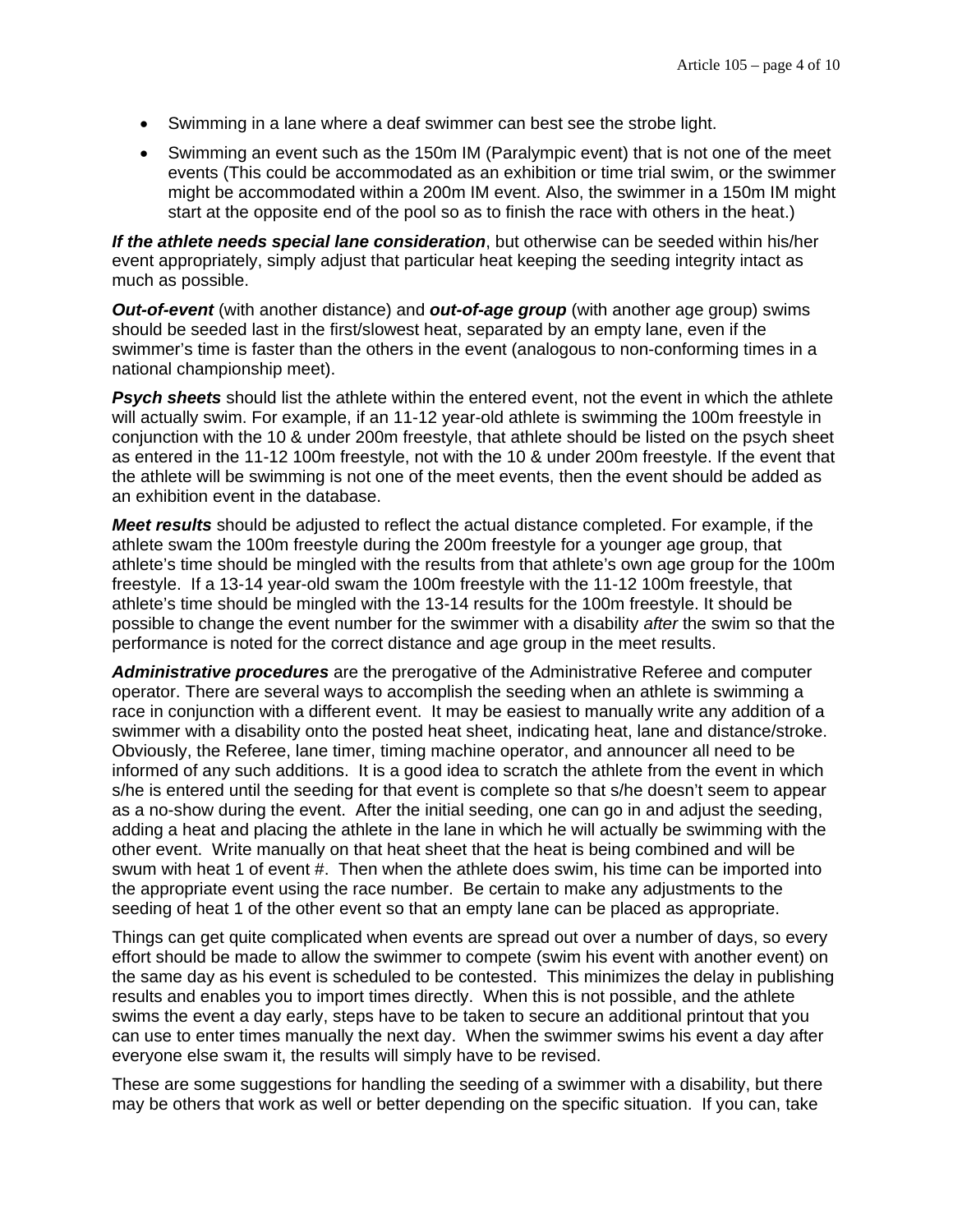advantage of the experiences that others have had in this area as you plan your modifications. The important thing to keep in mind is the set of four considerations outlined at the beginning of this document when identifying and implementing any modifications.

# **Article 105 Case Studies**

The following case studies are offered by the Disability Swimming Committee. Additional cases may be brought to the attention of the staff liaison, Randy Julian (rjulian@usaswimming.org) for consideration at an upcoming committee meeting.

> "SWAD" refers to "swimmer with a disability" in the following interpretations.

#### *Case #1 - Latriece*

Latriece is a teenager who has a spinal cord injury. She is a world-ranked Paralympic swimmer who also competes regularly in USA Swimming meets. Regardless whether she enters a senior or age-group meet, Latriece is much slower than the rest of the swimmers in her events. Her coach requests that Latriece be allowed to swim the 100m freestyle within a 200m freestyle race (her 100m time satisfies the qualifying time for the 200m distance).

- *Disability?* Latriece has an obvious physical disability.
- *Fair to SWAD?* The coach's request is fair to Latriece; it facilitates her participation in the meet.
- *Fair to others?* The proposed accommodation is fair to other swimmers because it is considerate of the meet timeline. However, the Referee should make certain that nondisabled swimmers in the slowest heat have sufficient competition and that there is an empty lane between Latriece and other swimmers in the heat.
- *Feasible?* The proposed accommodation is feasible, especially if the coach makes the request well in advance of the event.

#### *Case #2 – Joe*

Joe has an attention deficit disorder. He has difficulty managing to be at the right place at the right time during swimming meets because he gets so distracted. Joe's coach has requested that his father serve as a personal assistant during the meet, helping Joe to manage the meet environment. Should the Referee approve this request?

- *Disability?* Joe has a disability that probably does not affect his ability to swim, but does affect his compliance with meet routines.
- Fair to SWAD? The coach's request for a personal assistant should be evaluated in light of the coach's ability to provide such assistance. If the coach is responsible for a large number of athletes, s/he may be unable to provide the needed help to Joe, in which case a parent acting as personal assistant is reasonable.
- *Fair to others?* The proposed accommodation should not affect other swimmers.
- *Feasible?* The proposed accommodation is feasible; however, the coach should be instructed to ask Joe's parent to be as unobtrusive as possible while on deck. Although personal assistants are not required to have membership in USA Swimming, membership is advisable.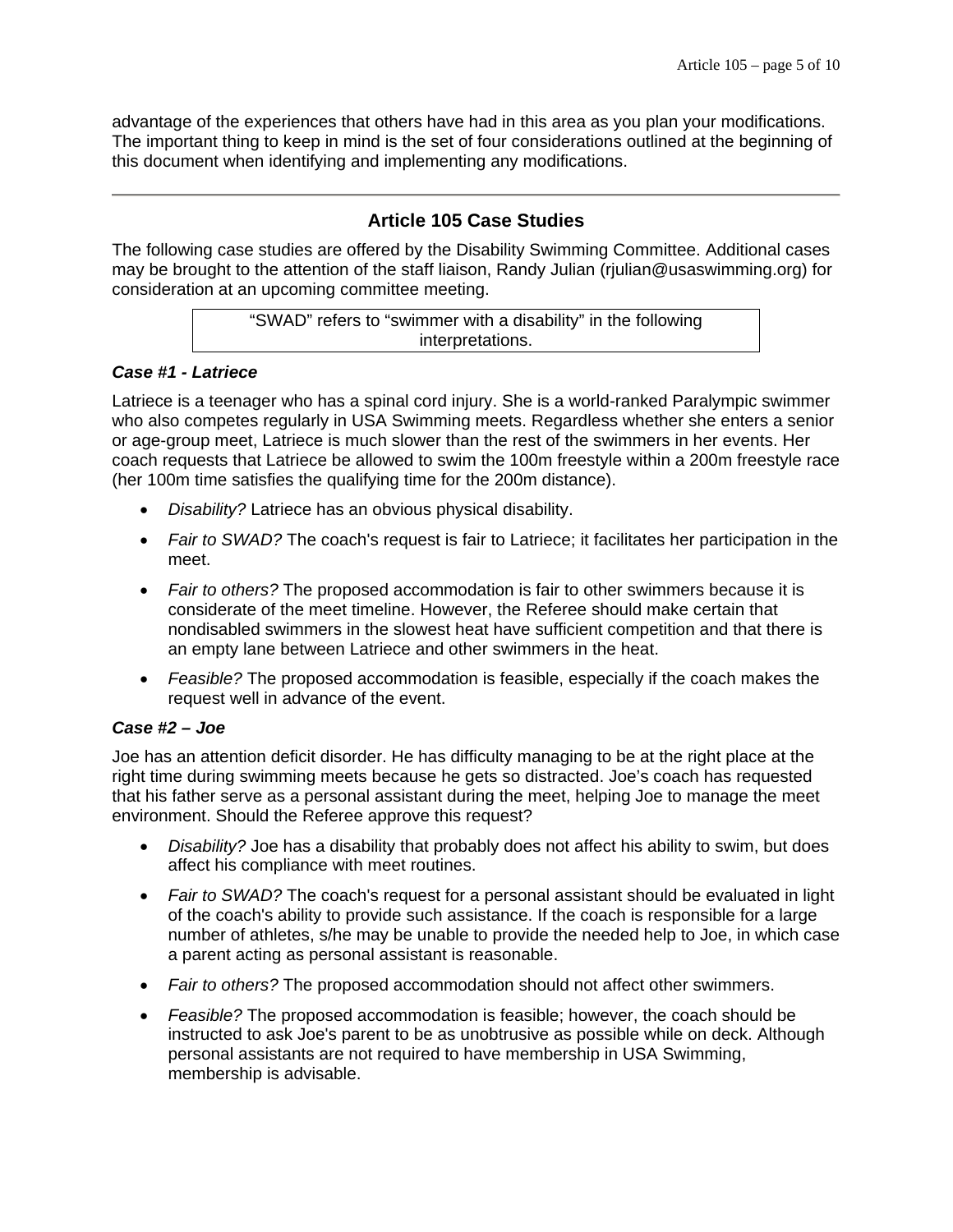#### *Case #3 – Michelle*

Michelle has a range of motion (ROM) limitation in her right shoulder. Her coach wants her to swim butterfly using only one arm because the ROM limitation causes a non-simultaneous arm stroke. How should the Referee respond?

- *Disability?* The Referee should ask for more information about Michelle's ROM limitation – is it temporary or permanent? The limitation must be permanent to qualify for accommodations. Lifetime/chronic ROM limitations can be associated with disabilities such as cerebral palsy, arthritis, muscular dystrophy, or a brachial plexus injury to name a few. Limited ROM is not a disability if it is caused by a temporary injury such as tendonitis.
- *Fair to SWAD?* If Michelle's ROM limitation is a lifetime/chronic condition that prevents her from following the rules despite coaching, one-arm butterfly may be a solution. In that case, Michelle must still abide by other rules such as a horizontal body position.
- *Fair to others?* Swimming butterfly with one arm may be unfair if it enables Michelle to achieve a time standard, beat another swimmer, or break a record. Although not ideal evidence, the coach might provide Michelle's splits from an IM race. If her butterfly split using one arm is proportionate to her times in the other strokes, there probably is not a question about fairness to other swimmers.
- *Feasible?* The proposed accommodation is feasible.

#### *Case #4 – Rick*

Rick competes internationally in Paralympic/disability swimming events, but does not achieve the qualifying times needed to enter LSC senior or championship level meets. His coach wants Rick to get more experience in prelim/final meets to help Rick prepare for international competition. Should Rick be allowed to compete in LSC (or zone or sectional or national) level USA Swimming meets without the necessary qualifying times?

- *Disability?* If Rick competes in Paralympic/disability competitions, he probably satisfies the disability requirement of Article 105. Nonetheless, the coach should describe the disability to the Referee.
- *Fair to SWAD?* Rick should be allowed to compete in senior or championship level meets for a variety of reasons. He should be exposed to elements of the championship environment such as a ready room, prelims/finals format, excellent facilities, and top competition. There are many ways to do this. For example, some LSCs allow a SWAD to swim a 100m distance in a 200m race if the SWAD's time for 100m satisfies the time standard for the 200m race (similar modifications are made for other strokes/distances). Some simply trust the coach's decision to enter the SWAD in a meet, and forego time standards altogether.
- *Fair to others?* There is no problem with fairness unless Rick is advanced to finals without having earned his position.
- *Feasible?* It is absolutely feasible to include Rick in LSC, zone, or sectional meets, especially if the coach and Referee are alert to methods of inclusion that do not have a negative impact on the meet timeline. Inclusion at a zone meet depends upon Rick's age (swimmers over the age of 18 are not eligible at zone age group meets), and quotas on the entries submitted by LSCs. However, most zones have provisions that facilitate participation by SWADs. Rick must have achieved the qualifying time standards for national meets.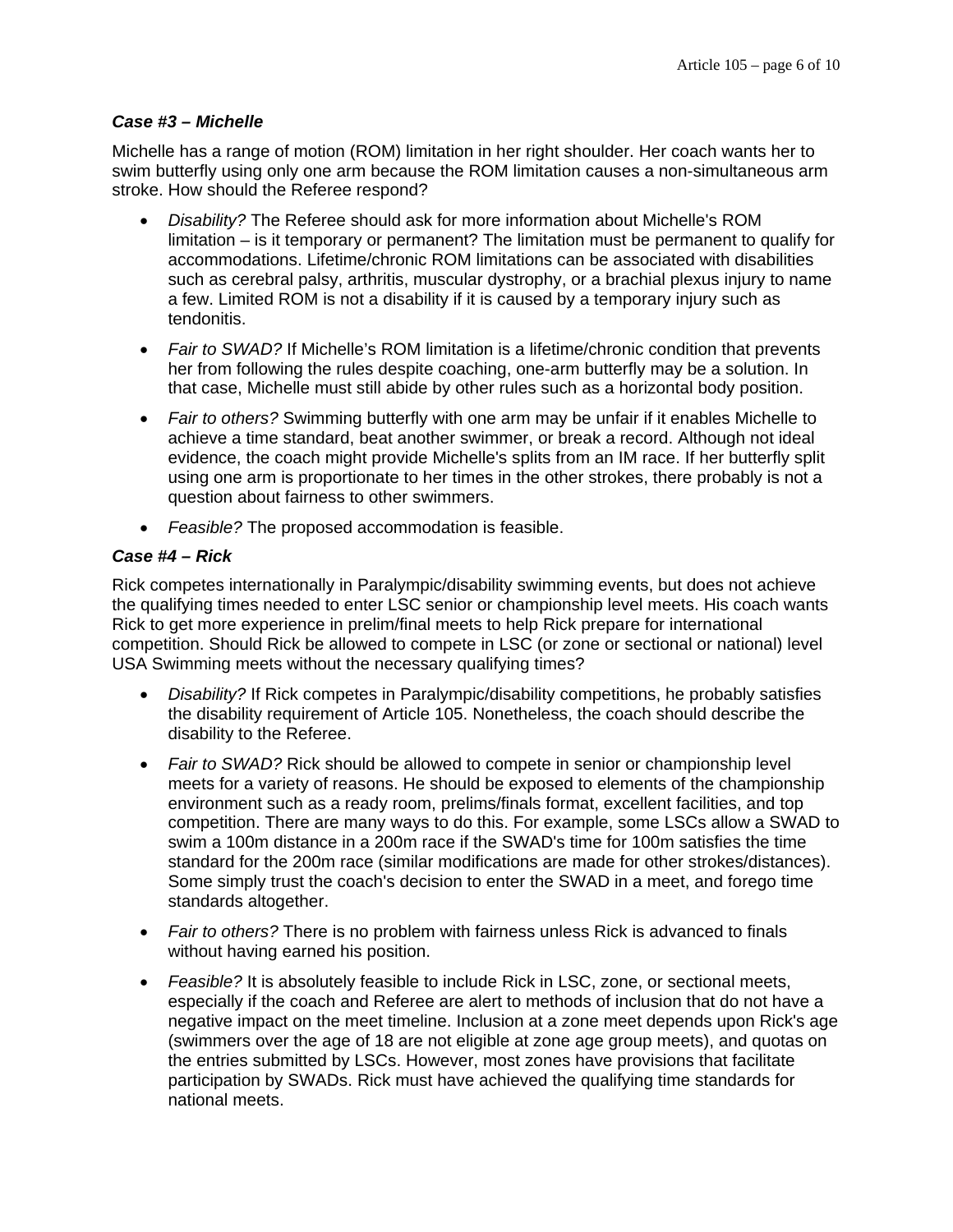### *Case #5 – Tameka*

Tameka's coach has requested that she be seeded (or re-seeded) in Lane 1 or Lane 2 so that she can see the starter's hand signals (Tameka is deaf). Should the Referee approve this request? What if the coach requests Lane 4?

- *Disability?* Tameka does have a disability.
- *Fair to SWAD?* There is no question that hand signals should be used if requested. Tameka should have a lane assignment that allows her to see the Starter's hand signals, and the Referee should consult with Tameka or her coach about preferred lanes (near or far from the Starter). Sometimes the decision depends upon the availability of light signals at each starting block. In that case, the swimmer may watch the starter for "on the blocks" and "take your mark" signals, but then watch the starting block strobe light for the start.
- *Fair to others?* Hand signals do not present an unfair advantage to Tameka over other swimmers. Tameka should not be seeded in an "inside" lane unless she has earned that privilege, because that would be unfair to other swimmers.
- *Feasible?* Hand signals are are appropriate as described in Article 105, and should be a component of official's education for Starters. Changes in lane assignments also are feasible. The Referee's decision will also depend upon equipment available at the meet. Hand signals may not be needed if strobe lights are positioned at each starting block, or if an extra strobe light can be positioned within Tameka's field of vision. The solution to this challenge will be easier to determine if the coach makes the accommodation request well in advance of the event.

#### *Case #6 – Aaron*

The Referee has seeded Aaron, a deaf swimmer, in Lane 1 next to the starter's strobe light so that he will have a fair start. But Aaron uses peripheral vision at the start and would normally have been seeded in Lane 4. The Referee did not converse with the Aaron or his coach prior to re-seeding the event. The coach objects to the re-seeding, requesting that Aaron be placed in Lane 4. Should the Referee approve this request?

- *Disability?* Aaron does have a disability.
- *Fair to SWAD?* Disability accommodations must be personalized to the individual SWAD. In this case the Referee created an unfair situation for Aaron by moving him to Lane 1 where he could not use his peripheral vision to advantage, and where he did not have the swimmer's advantage of an inside lane. The coach made a reasonable request for a return to the original Lane 4 seeding, and that request should be honored.
- *Fair to others?* Aaron does not have an unusual advantage with a Lane 4 seed he earned the "pole" position in his heat. Thus, there is no question about unfair disadvantage to other swimmers.
- *Feasible?* A return to Lane 4 seeding is feasible.

# *Case #7 – Patty*

Patty has a seizure disorder that has become worse in recent years, with more frequent seizures despite medication efforts. At meets, Patty's coach requests that a lifeguard be stationed at the end of Patty's lane so that the lifeguard can offer assistance if needed without interfering with other swimmers' races. Should the Referee approve this request?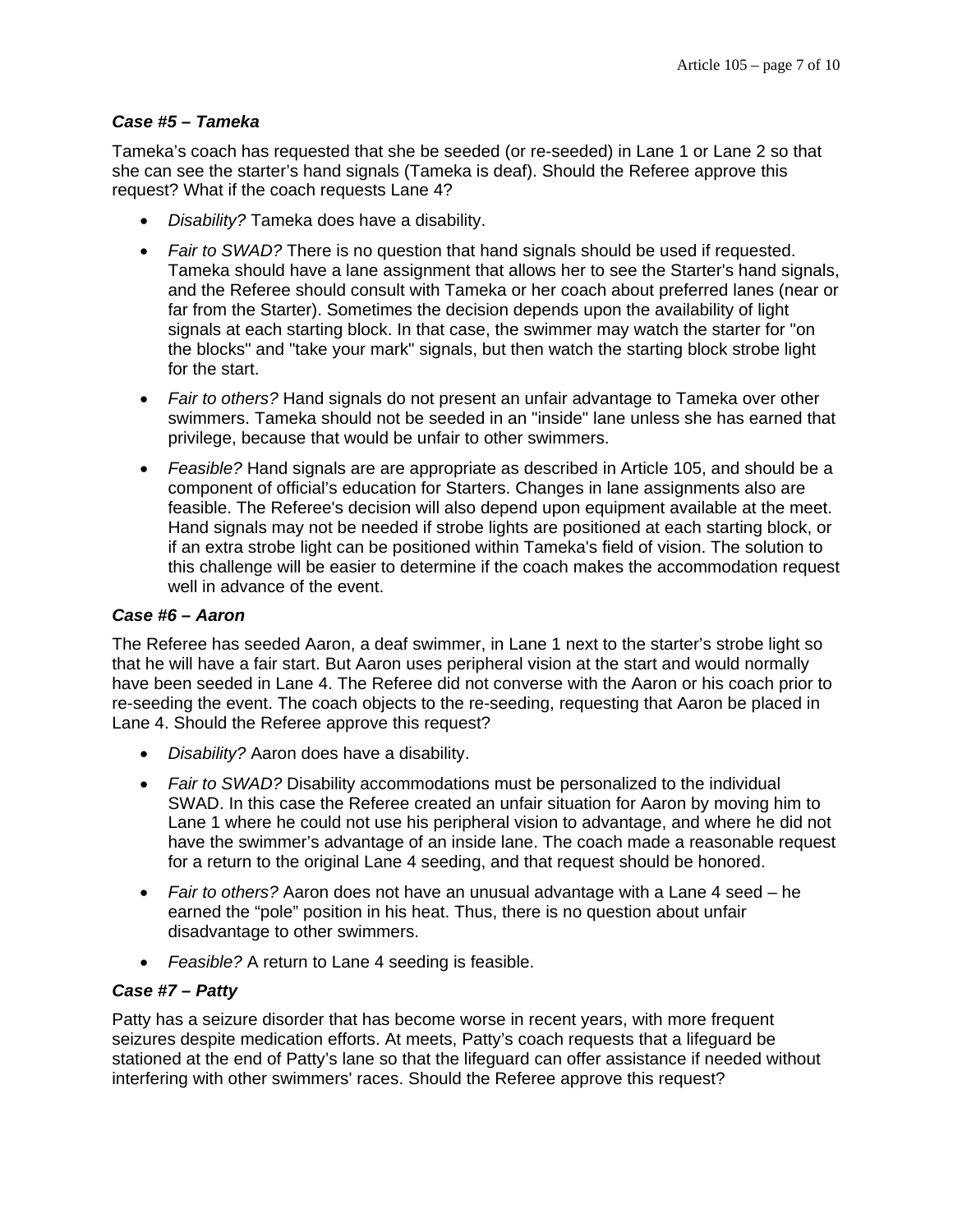- *Disability?* Patty has a disability that probably does not affect her ability to swim. However, her seizures do warrant an accommodation because of safety risks.
- *Fair to SWAD?* This accommodation enables Patty's participation in the meet. It is fair to her.
- *Fair to others?* The accommodation is fair to other swimmers unless it puts lifeguards in a position where they are less prepared to help other swimmers in the event. Another possible accommodation would be moving Patty to an outside lane so that if a seizure occurred, it would affect as few swimmers as possible and may also put Patty closer to the lifeguard.
- *Feasible?* The response to this situation is not clear-cut. First of all, the position of lifeguards is not under the Referee's jurisdiction. Instead, lifeguard positions may be dictated by facility policies or local public health regulations. The ability of the lifeguarding staff to respond to the request probably depends upon the number of lifeguards on duty. The coach might offer to stand at the end of Patty's lane and to make a rescue if needed, thus minimizing impact on the lifeguards. The coach should also anticipate this situation and make the request about lifeguards at the time entries are submitted. Certainly the lifeguards should be alerted to Patty's situation.

#### *Case #8 – Tom*

Tom is a 9-year-old swimmer who has spina bifida. Tom is a pretty good little swimmer, but he has club feet with no observable ankle or foot movements, so he is unable to turn his toes/feet outward when swimming breaststroke. Tom is routinely DQ'd for an improper breaststroke kick. Tom's mother "had enough" and chose to complain about the repeated DQs to the Referee at a recent meet. She provided a 3-ring binder filled with medical evidence of Tom's disability and requested that the Referee (and LSC) make a permanent determination that Tom should not be disqualified for an improper breaststroke kick. Can Tom swim the event without being in violation of the technical rules? Is written medical documentation of Tom's disability needed? Does Tom's mother need to talk to the officials at every meet?

- *Disability?* Tom has a physical disability that probably is obvious to an observer.
- *Fair to SWAD?* A request for a rule modification (no DQ for complete lack of ankle/foot action) should not be approved. Article 105.5.2 requires that if a body part is used, it must be judged in accordance with the technical rules. If Tom attempts a breaststroke kick, he should be responsible for proper movements of the legs, ankles, and feet. Tom could choose to swim the race without using his legs or feet.
- *Fair to others?* Fairness to others is not an issue because performing an improper breaststroke kick is cause for a disqualification.
- *Feasible?* Three questions were posed in this case.
	- o *Can Tom swim the event without being in violation of the technical rules?* The request for a rule modification permitting Tom to swim breaststroke without turning the toes/feet outward is not feasible. If he chooses to do the breaststroke kick his actions must be judged in accordance with the rules.
	- o *Is written documentation of Tom's disability needed?* It is not appropriate to ask a Referee to evaluate medical documentation, either in terms of the Referee's expertise or the time available in the context of the meet. The Referee is only expected to use common sense in response to a common sense request from the coach or swimmer.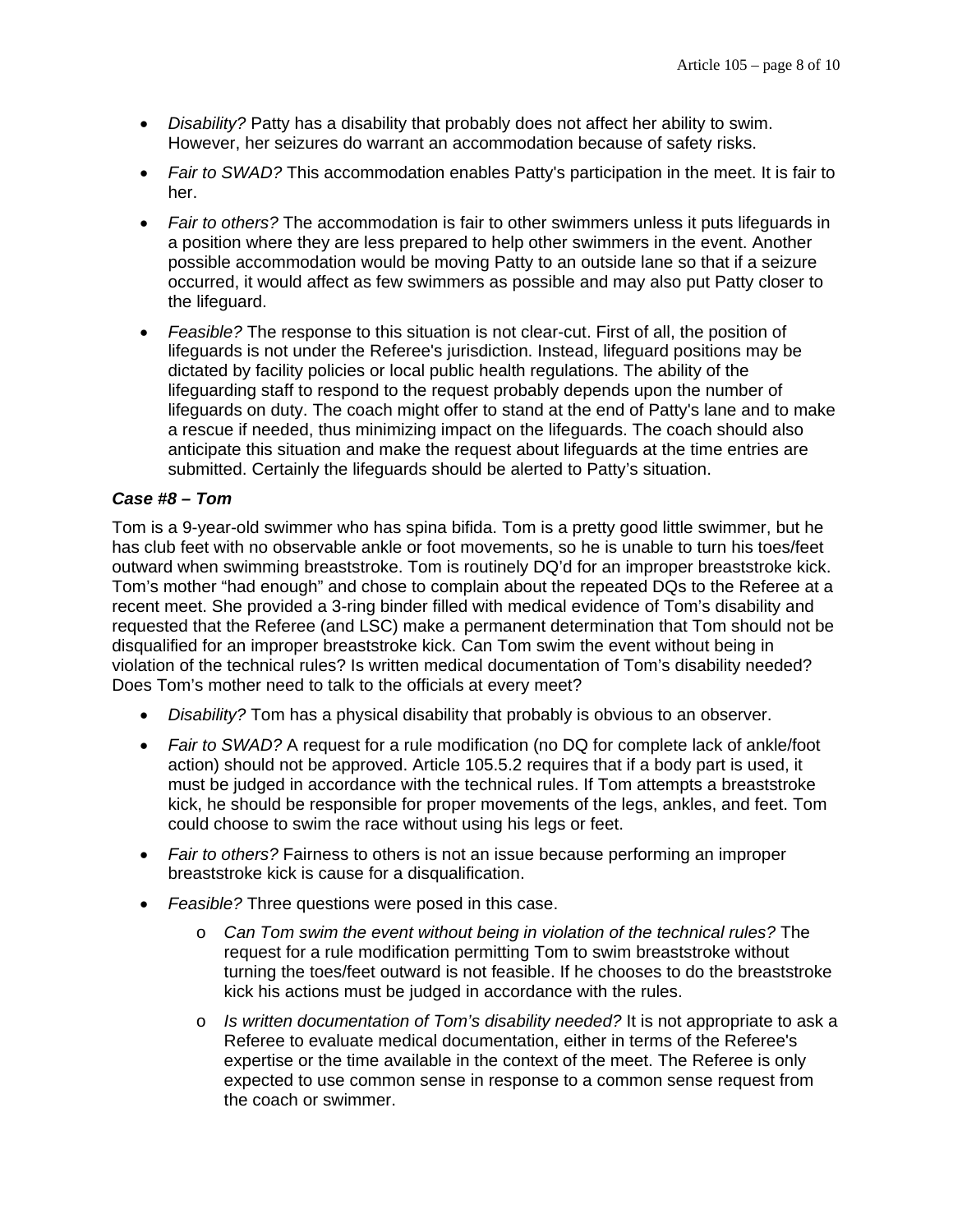o *Does Tom's mother need to talk to the officials at every meet?* First, according to Article 105, requests for rule modifications should be made by the coach or swimmer, not a parent. A request for rule modifications must be made at every meet, in part because disability characteristics for some swimmers can change over time, and in part because officials at one meet should not be expected to know how other officials ruled at other meets.

#### *Case #9 – Kristin*

Kristin has an above-wrist amputation of one hand. She was disqualified in a butterfly race for using a non-simultaneous arm stroke and touching with one hand. After the race, her coach complained to the Referee that Kristin should not have been disqualified. Neither Kristin nor her coach spoke to the Referee about her disability prior to the race. What should the Referee do?

- *Disability?* Kristin has an obvious physical disability.
- Fair to SWAD? The situation is not fair to Kristin or to the officials. The coach should have requested a modification before Kristin's event so that officials could be prepared, and so that Kristin would not be unfairly disqualified. At the point of the coach's complaint, the Referee should speak with the stroke and turn judge to learn exactly what was meant by non-simultaneous arm stroke (e.g., were shoulders on the same plane, did both arms recover above water, did the arms move forward at the same speed). If the arm movements were indeed non-simultaneous, Kristin should be disqualified. The one-hand touch should not be reason for disqualification.
- *Fair to others?* Based upon the case description, it seems unlikely that other swimmers are affected by this situation.
- *Feasible?* Resolution of this situation is feasible if the coach acted immediately following Kristin's swim. However, if the coach waited to complain, the stroke and turn judge might not have a good memory of Kristin's swim. Regardless of the decision about the DQ, the Referee should regard the situation as a teachable moment and should educate the coach and swimmer about the need to request accommodations prior to the event.

#### *Case #10 – Martin*

Martin has a sensory integration disorder that manifests as poor attention and fidgeting while on the starting block. Martin's coach requests that officials ignore the fidgeting on the block so that Martin won't be DQ'd for moving around after the "take your mark" command. Should the Referee approve this request?

- *Disability?* A sensory integration disorder typically does not qualify as a "permanent physical or mental impairment that substantially limits one or more major life activities" (Article 105.1.1). If there is doubt, the Referee could ask for more information about how the disorder affects home, school, and community activities.
- *Fair to SWAD?* The request is not fair to Martin. Following the rules is important to his self esteem and personal success, and learning to follow the rule is important to his development as a swimmer.
- *Fair to others?* Martin's movements on the starting block are likely to be distracting to other swimmers and to cause false starts. This situation is not fair to other swimmers.
- *Feasible?* The Referee and coach could discuss options for Martin, including starting in the water, as ways to help Martin remain stationary at the start.